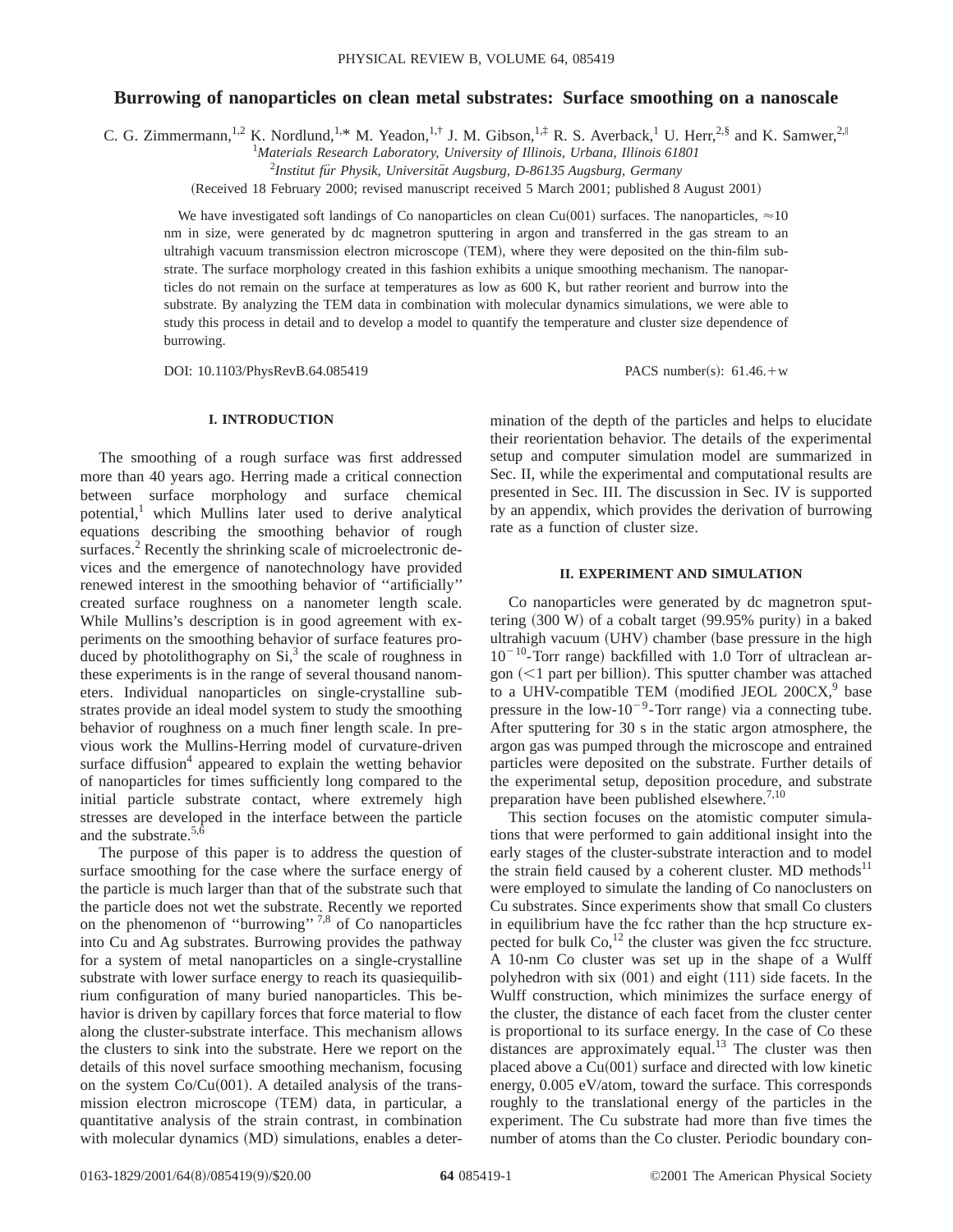ditions were applied in the *x* and *y* dimensions to mimic an infinite crystal, and the three bottom Cu layers were fixed to prevent unrealistic surface relaxation. Both the Co cluster and Cu substrate were equilibrated for  $\approx 10$  ps at constant temperature prior to the impact. The Berendsen temperature control method, $^{14}$  with a time constant of 500 fs, was applied to all atoms in the system to keep the temperature at a constant value of 600 K.

Conjugate-gradient  $(CG)$  energy minimization<sup>15</sup> with an adaptive step size $16$  was used to efficiently calculate the strain field surrounding a Co cluster. Since the TEM observations show that the Co clusters are coherently embedded in Cu (Sec. III), we placed spherical Co clusters at different depths in the Cu matrix, or in bulk Cu. Three atom layers at all cell boundaries, except that at the surface, were fixed to prevent a strain-field contribution from artificial surface relaxations. While this procedure introduces an undesirable truncation of the strain fields, we found by employing cell sizes up to the edge length of 43 nm that size effects did not appreciably alter the strain fields close to the cluster. The strains were determined by comparing the relaxed atom positions with positions in an undisturbed Cu matrix.

The embedded-atom method (EAM) interatomic potential from Foiles $17$  was employed to describe the interactions in Cu, the EAM potential of Pasianots and Savinos for  $Co<sub>18</sub>$ <sup>18</sup> and our own hybrid potential for the Co-Cu interactions.<sup>19</sup> The Cu and Co potentials are known to give a reasonable description of elastic properties<sup>20</sup> and the Co-Cu potential gives a positive heat of mixing of about the right magnitude for Co-Cu alloys, $^{19}$  so that these potentials should adequately describe the present system. The surface energies according to these potentials are 1300 mJ/m<sup>2</sup> for a Cu(001) surface and 1230 mJ/m<sup>2</sup> for an average of low-index Co facets.<sup>21</sup>

#### **III. RESULTS**

Co clusters were deposited on a clean  $Cu(001)$  surface in the UHV TEM at room temperature. As pointed out in our previous paper, $\frac{7}{1}$  the particles were highly faceted and had a log-normal size distribution with a mean diameter of 13  $\pm$ 4 nm. In the selected-area diffraction pattern shown in Fig. 1(a), four Debye-Scherrer rings are visible and coincide with the first four Co fcc rings, proving that the particles are randomly oriented with respect to the substrate. The intensity variation among the rings, however, is unusual, with the  $(200)$  ring being much weaker than the  $(220)$  ring. To explain this texture, and for further discussion of the particlesubstrate orientation, it is important to briefly review the shapes of Co nanoparticles that have been observed in the literature.

The fcc phase is the stable phase for Co particles with diameters<sup>12</sup> up to 110 nm owing to the surface energy of fcc Co that is slightly smaller than that of hcp Co, which is the equilibrium phase in bulk  $Co^{22}$  For particles smaller than 10 nm, the stable configuration is a multiply twinned icosahedron with  $20$  (111) facets. Larger particles appear as a Wulff polyhedron surrounded by eight  $(111)$  and six  $(001)$  facets. While in early work on nanoparticle formation by inert-gas condensation, only Co nanoparticles in the fcc phase were



FIG. 1. Selected-area diffraction pattern of Co on Cu $(001)$  at  $(a)$  $300$  K and (b)  $600$  K. At  $300$  K the Co nanoparticles are randomly oriented with respect to the substrate. The first four Co fcc rings are present in the diffraction pattern. At 600 K most particles have assumed the substrate orientation. Their reflections are obscured by the Cu matrix spots. A small fraction of fcc particles is oriented in the  $(111)_{Co}$  $|(001)_{Cu}$ :  $\langle 110 \rangle_{Co}$  $|(110)_{Cu}$  orientation as discussed in the text. Circles in the diffraction pattern (b) mark the primary reflections resulting from particles in this orientation. The additional spots in (a) and (b) halfway between the Cu reflections are a feature of the Cu foil (Ref. 38).

observed, $2^{3,24}$  more recent work has shown that metastable hcp particles are also produced by magnetron sputtering, depending on the exact sputtering conditions.<sup>12,25,26</sup> hcp Co particles are Wulff polyhedrons with  $(001)$  and  $(011)$ facets.<sup>12</sup> We also observed both fcc and hcp phases: Deposition of the particles under identical conditions on an amorphous carbon film gave rise to both fcc and hcp rings in the diffraction pattern.

In the diffraction pattern of Fig.  $1(a)$ , however, only fcc rings are visible and, moreover, the  $(200)$  ring is fairly weak. This indicates that most particles are in a  $\langle 111 \rangle$  zone axis configuration and, since the  $\langle 111 \rangle$  direction is not orthogonal to  $\langle 200 \rangle$ , they do not give rise to a  $(200)$  reflection (Weiss zone law). On the crystalline substrate the particles preferentially land on one of their facets. Assuming the majority of the particles consists of multiple twinned icosahedrons and hcp Co particles, the  $\langle 111 \rangle$  texture in the diffraction pattern can be explained. Multiple twinned icosahedrons only have  $(111)$  facets and therefore do not give rise to a  $(200)$  reflection. hcp Co particles give rise to  $(100)$  and  $(101)$  rings with their  $(001)$  and  $(011)$  facets and these are sufficiently close to the fcc  $(111)$  and  $(220)$  rings to be unresolved in Fig. 1(a). fcc Co particles have both  $(111)$  and  $(001)$  facets. If the surface energies of these two faces are equal, as assumed in Sec. II, both types of facets cover approximately the same solid angle.<sup>27</sup> 50% of the fcc Co particles thus contribute to the intensity in the  $(200)$  ring. Note that this fraction is very sensitive to the ratio of surface energies. In a Wulff cluster where the surface energy of a  $(111)$  face amounts to 87% of the  $(001)$  surface energy, the  $(001)$  faces cover only 20% of the entire solid angle.

The particles were then deposited on a substrate held at 600 K. In the diffraction pattern in Fig.  $1(b)$  the Co Debye-Scherrer rings have disappeared, and the vast majority of the Co particles has assumed the  $(001)$  orientation of the Cu substrate. A small fraction of the particles has assumed a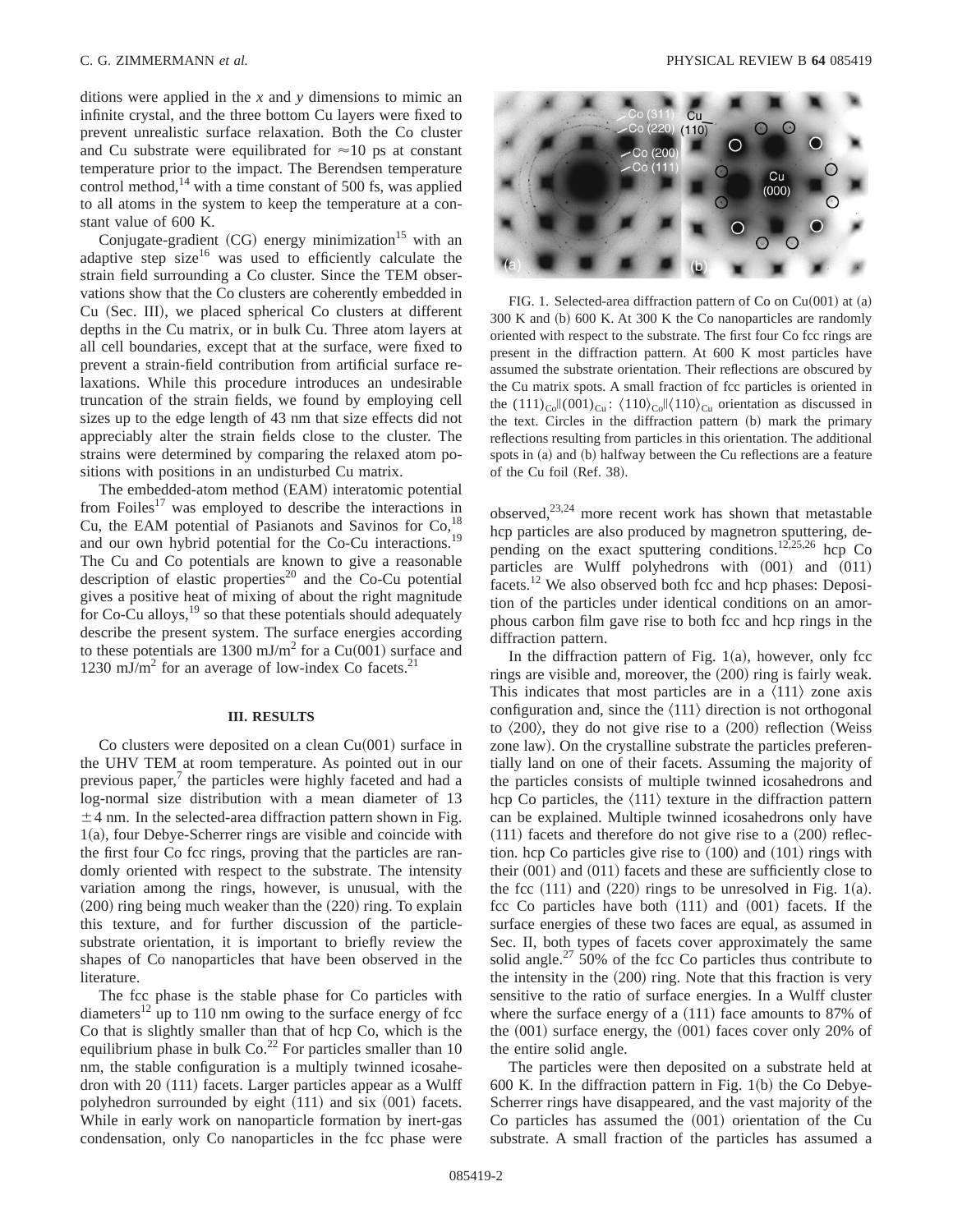

FIG. 2.  $(1\bar{3}3)$  dark-field micrograph of Co on Cu(001) taken under exact two beam conditions. The insert at the top left corner shows the selected-area diffraction pattern. An intensity profile along the white line through particle 1 is displayed at the bottom. In this case, twice the distance  $r<sub>x</sub>$  between the particle center and the third extremum is 14.6 nm.

different orientation and gives rise to faint extra spots in Fig.  $1(b)$ . These spots arise from fcc particles in a different orientation. Their  $(111)$  planes are parallel to the Cu $(001)$  surface and their  $\langle 110 \rangle$  direction is aligned with the Cu $\langle 110 \rangle$ direction. Each particle only gives rise to six spots, but since there are two independent  $\langle 110 \rangle$  orientations on the Cu(001) surface, a large number of clusters lying on equivalent orientations gives rise to the 12 spots, which are marked in Fig.  $1(b)$ . All other spots visible are the result of double diffraction. A similar orientational relationship was observed for Ag particles on  $Cu(001)$ .<sup>5</sup> While a hcp particle landing with a  $(001)$  facet parallel to the Cu surface could cause an identical spot pattern, a  $(011)$  facet would give rise to additional spots that are not present in Fig. 1(b).<sup>28</sup> This implies that the hcp particles have transformed into the equilibrium fcc structure at 600 K, and is in agreement with other observations.<sup>12</sup>

Due to a 2% difference in lattice constant, the particles in the  $(001)_{\text{Co}}$  (001)<sub>Cu</sub> orientation coherently strain the matrix. The resulting image contrast, shown in Fig. 2, is very similar to that reported by Ashby and Brown<sup>29</sup> for coherent Co precipitates inside a Cu matrix. They simulated the image contrast by numerically integrating the two-beam Howie-Whelan equations, which was possible since in the bulk case the strain field of a coherent inclusion has an analytical solution. For inclusions close to a surface, however, this method cannot be applied. Recently, Miller, Liu, and Gibson<sup>30</sup> developed a method to accurately measure the average strain in an individual particle close to a surface. We employ this technique and then deduce the depth of the particles by comparison with strain values obtained by computer simulations of a Co particle in a Cu matrix at various depths.

Miller, Liu, and Gibson show that most features of strain contrast can be simulated adequately using a simplified strain model, called the abrupt displacement approximation (ADA). The strain field is assumed to be parametrized in cylindrical coordinates with the *z* direction normal to the substrate. The main assumptions of the ADA are that the strain field extends only a small distance into the sample in the *z* direction, compared with the electron extinction distance and that the radial component of the displacements depends linearly on the radius. Beyond the edge of the particle the only requirement is that the strain field decays sufficiently fast. The continuously varying displacement field can then be replaced by a step function, assumed to be cylindrically symmetric, at a fixed depth  $z_0$  a short distance into the substrate. The size of the step increases linearly from the center to the edge of the particle. $31$  In the framework of this model, which reportedly works well for Si-Ge quantum  $\dots$ <sup>32</sup> qualitative features of the image contrast can be obtained. The average radial strain  $\varepsilon$  can be determined by simply taking an intensity profile across an individual particle parallel to the diffraction vector **g**. The average distance  $r<sub>x</sub>$  between the particle center and equivalent extrema on either side of the particle is measured and  $\varepsilon$  is obtained from the equation

$$
(2n-1)\frac{\pi}{2} = 2\pi |\mathbf{g}| \varepsilon r_x, \qquad (1)
$$

where *n* is the order of the extremum considered. Measurements must be performed under exact two-beam conditions with a high-order reflection **g**. Since it was not possible to tilt the specimen inside the UHV TEM, our measurements were carried out *ex situ* in a Philips CM12 TEM. For the (13*¯*3) dark field image shown in Fig. 2 the sample had been tilted to a  $\langle 310 \rangle$  zone axis. The intensity profile across one particle is shown at the bottom of Fig. 2 for illustration. The accuracy of this method is limited by how well the position of the fringes in the particles can be determined. The strain values obtained are thus accurate to  $\approx$  10%. The average strain for the labeled particles in Fig. 2 is 1.5%.

By using conjugate-gradient  $(CG)$  simulations, we calculated the radial displacements for a 5-nm Co cluster embedded coherently in Cu as a function of the cluster depth. The displacement field was then parametrized in cylindrical coordinates as shown in Fig.  $3(a)$  for a half-buried cluster. It demonstrates that the displacements decay rapidly with depth compared to the extinction distance of 75 nm for a (13*¯*3) reflection in Cu.<sup>33</sup> In Fig. 3(b) the three-dimensional plot of Fig.  $3(a)$  has been projected into the displacement-radius plane. The maximum displacements rise linearly as a function of radius up to the edge of the particle and then decay proportionally to  $r^{-2.7}$ . The assumptions of the ADA are therefore satisfied in this system. The radial strain, i.e., the average of the relative radial Co displacements, determined from the simulation of a 5-nm cluster at various positions relative to the surface, is plotted as a function of the cluster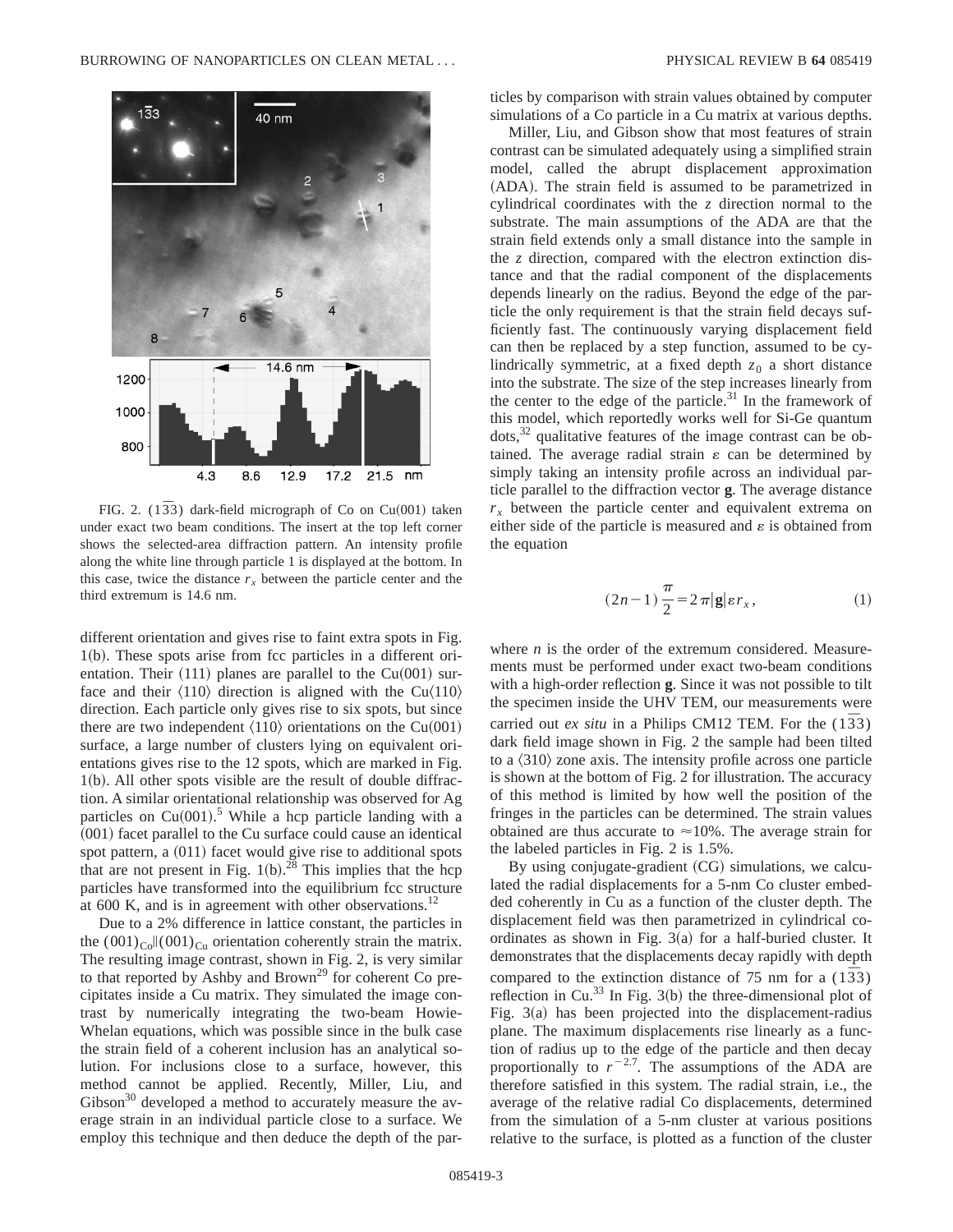

FIG. 3. Computer modeling of the Cu displacement field for a 5-nm Co cluster half buried in the Cu matrix. In  $(a)$  the radial displacements in cylindrical coordinates are plotted (averaged over  $\varphi$ ), and (b) shows a projection into the radius-displacement plane, together with a fitted curve for the maximum displacement outside the particle.

depth in Fig. 4. The curve asymptotically reaches a strain of 1.6%, which compares well with a value of 1.58% derived from elasticity theory.<sup>34</sup> Furthermore, since the strain of a coherent inclusion in an infinite isotropic matrix depends, to first order, only linearly on the misfit of the two materials, and since the misfit is one fitting parameter of the EAM potentials, the simulated strain values should be accurate to within 5%.



FIG. 4. Calculated (for a 5-nm cluster) dependence of the strain on the depth of the cluster, expressed in fractions of its diameter. The measured strain values from Fig. 2 are also plotted in this graph. Note that the strain is defined as the displacement of Co atoms relative to the undisturbed Cu lattice positions.



FIG. 5. (a) Bright-field micrograph of Co deposited on  $Cu(001)$ at 600 K. Upon annealing at 750 K the particles agglomerate. The bright field taken after the annealing treatment  $(b)$  shows exactly the same area as  $(a)$ .

The strain-depth curve of Fig. 4 shows a considerable dependence on depth for the initial stages of burrowing. For clusters buried almost completely beneath the surface, the strain reaches its minimum value. The measured strain values from Fig. 2, which are included in Fig. 4, fall predominantly in the vicinity of this minimum. They are incompatible with particles on the surface and thus provide convincing evidence, merely from plan-view TEM, of burrowing for deposition at 600 K. These measurements are further complemented by atomic force microscope (AFM) scans published previously.<sup>7</sup>

Upon annealing the sample that was deposited at 600 K at 750 K, the particles began to agglomerate, as shown, for example, in Fig. 5, with the larger particles growing at the expense of smaller particles. The distribution of the particles by number is trimodal at 750 K, with the original peak at 13 nm and additional peaks at  $27 \pm 2$  and  $41 \pm 7$  nm. Only 25% of the initially deposited particles retain their average size of 13 nm. The particles do not change their orientation relative to the substrate, but the contrast of those particles with an average size of 41 nm indicates the presence of dislocations and thus semicoherent interfaces. The lack of time-dependent data precludes further quantification of this ripening behavior, but the following scenario seems likely. First, Co in buried particles contingent with the surface diffuses across the surface to other buried particles, allowing them to grow preferentially in the surface region. This eventually leads to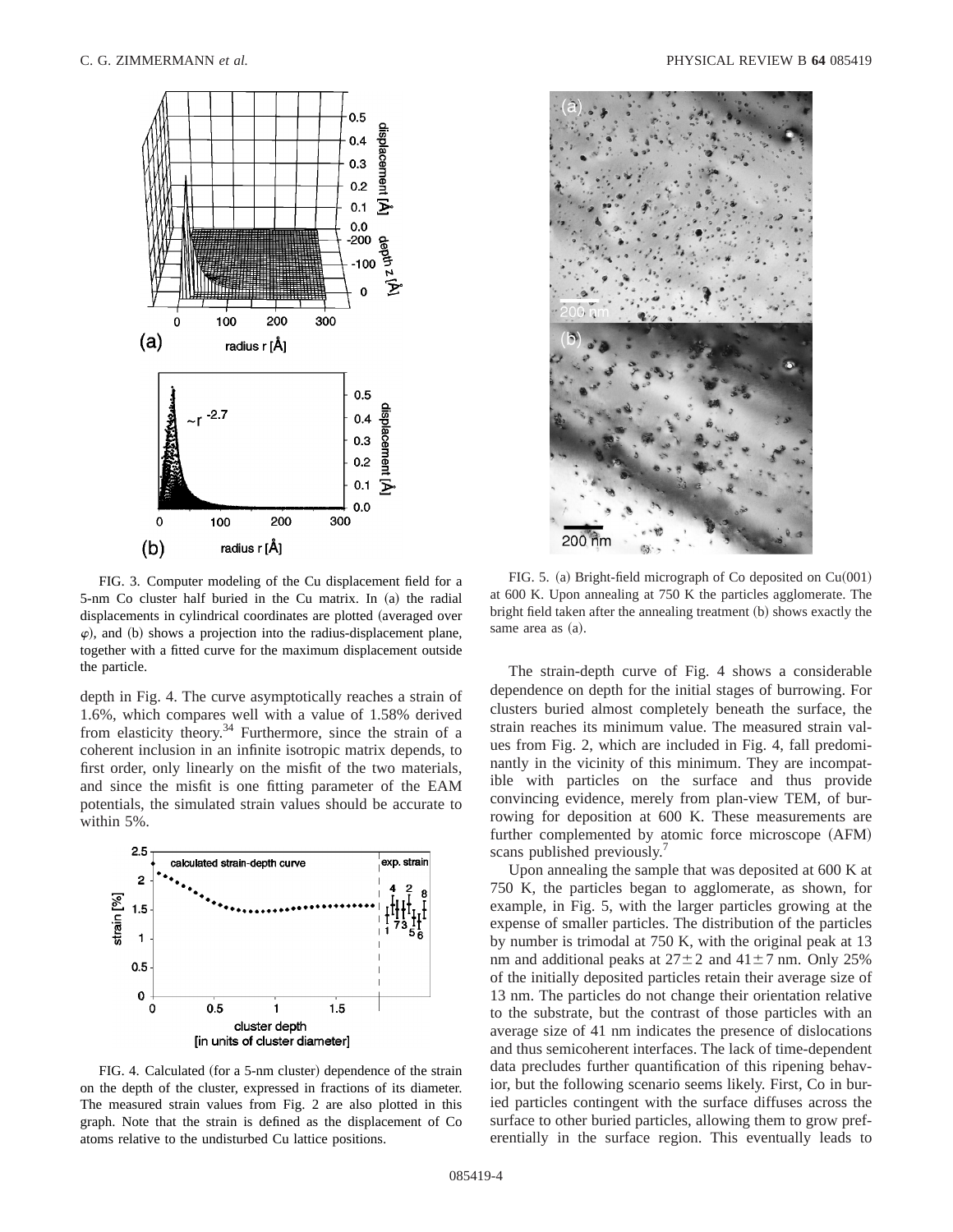

FIG. 6. (a) Bright-field and (b) AFM characterization (different areas) of a sample annealed to 900 K. The top graph shows the thickness of a typical island as determined from the Co EDX signal. The EDX counts far from the island were used as thickness calibration. Also shown is the amount of additional Cu around the particle. The EDX measurements have been performed on the spots marked on the enlarged particle. The AFM height profile through two particles along the white line is illustrated at the bottom of this figure. Note that the size of the particles is similar to the one shown in the EDX scan.

platelike particles on the surface, coated with Cu. Such situations were observed as shown in Fig. 6. Here a sample with high coverage at 600 K had been annealed to 900 K. Most of the particles have completely disappeared from the matrix while a few large islands have formed [Fig.  $6(a)$ ]. The white halo around the particles indicates some residual strain. By performing energy dispersive x-ray analysis (EDX) measurements along a line through a particle and using the bare Cu film as calibration, the particle thickness could be estimated. The insert in Fig.  $6(a)$  shows a typical scan through an island. Plotted are the Co height profile and the amount of Cu in excess of the average film thickness. A Cu coating of the particle is clearly visible. By repeating the EDX measurements for different sample tilt angles we verified that changing x-ray intensities due to changing diffraction conditions across the island did not affect the measurements. The surface features in the corresponding AFM scans, shown in Fig.  $6(b)$ , are of similar height, which implies that the particles are indeed located on the surface. We show in Sec. IV that this configuration is energetically more favorable than the bulk location owing to the increasing strain energy of an inclusion with size. While the strain energy is negligible for 13-nm particles, a residual strain of  $\approx 0.5\%$  is sufficient to stabilize the larger particles on the surface. Upon further annealing at 1150 K the particles eventually dissolved into the Cu matrix, since bulk diffusion becomes appreciable and there is  $\approx$ 2% solubility of Co in Cu at this temperature.<sup>35</sup>

## **IV. DISCUSSION**

The basic driving force for the sinking process, which we also observed for Co nanoparticles on  $Ag(001)$ ,<sup>7</sup> is the reduction in total free energy by exchanging the Co-vacuum interface above the surface with a Co-substrate interface below the surface without increasing the substrate surface area or, significantly, the elastic strain. This process, as it was shown previously, $\frac{7}{7}$  is likely to occur in two steps: first, coating of the particle with substrate material, and second, burrowing. In both steps, the total free energy of the system is reduced. The capillary forces associated with this reduction in surface area drive the particle inward.<sup> $\prime$ </sup> Neglecting strain effects, the time dependence of burrowing can be approximated by the following equation:

$$
t = \alpha \frac{kT}{V_m \gamma \delta D} r^4,\tag{2}
$$

where  $\alpha$  is a geometric factor, which has a value of  $\approx$  1.1 in our model.  $V_m$  is the volume of one substrate atom,  $\gamma$  is the substrate surface energy, *D* denotes the diffusion coefficient along the cluster substrate interface of width  $\delta$ , *r* is the cluster radius, and *kT* has its usual meaning. Details can be found in the Appendix to this work. For Co clusters on  $Ag(001)$  Eq. (2) yields burrowing times that agree well with the time scales in the experiment.<sup>7</sup>

The situation for Co clusters on  $Cu(001)$  is complicated by the coherent interface and the associated strain field. We point out first that the energetics of the system are not much affected by strain, at least for nanoparticles. The strain energy  $E_{sb}$  of a spherical cluster embedded coherently in the bulk is<sup>36</sup>

$$
E_{sb} = \frac{2\,\mu_m K_i}{3K_i + 4\,\mu_m} \left(\frac{\Delta V}{V}\right)^2 V,\tag{3}
$$

where  $\mu_m$  is the shear modulus of the lattice,  $K_i$  the bulk modulus of the inclusion,  $\Delta V$  the volume change of the cluster upon inclusion in the matrix, and *V* the original volume of the cluster. Our simulations, described in Sec. II, verify that Eq.  $(3)$  describes to good approximation the strain energy of a partially embedded cluster. *V* in this case represents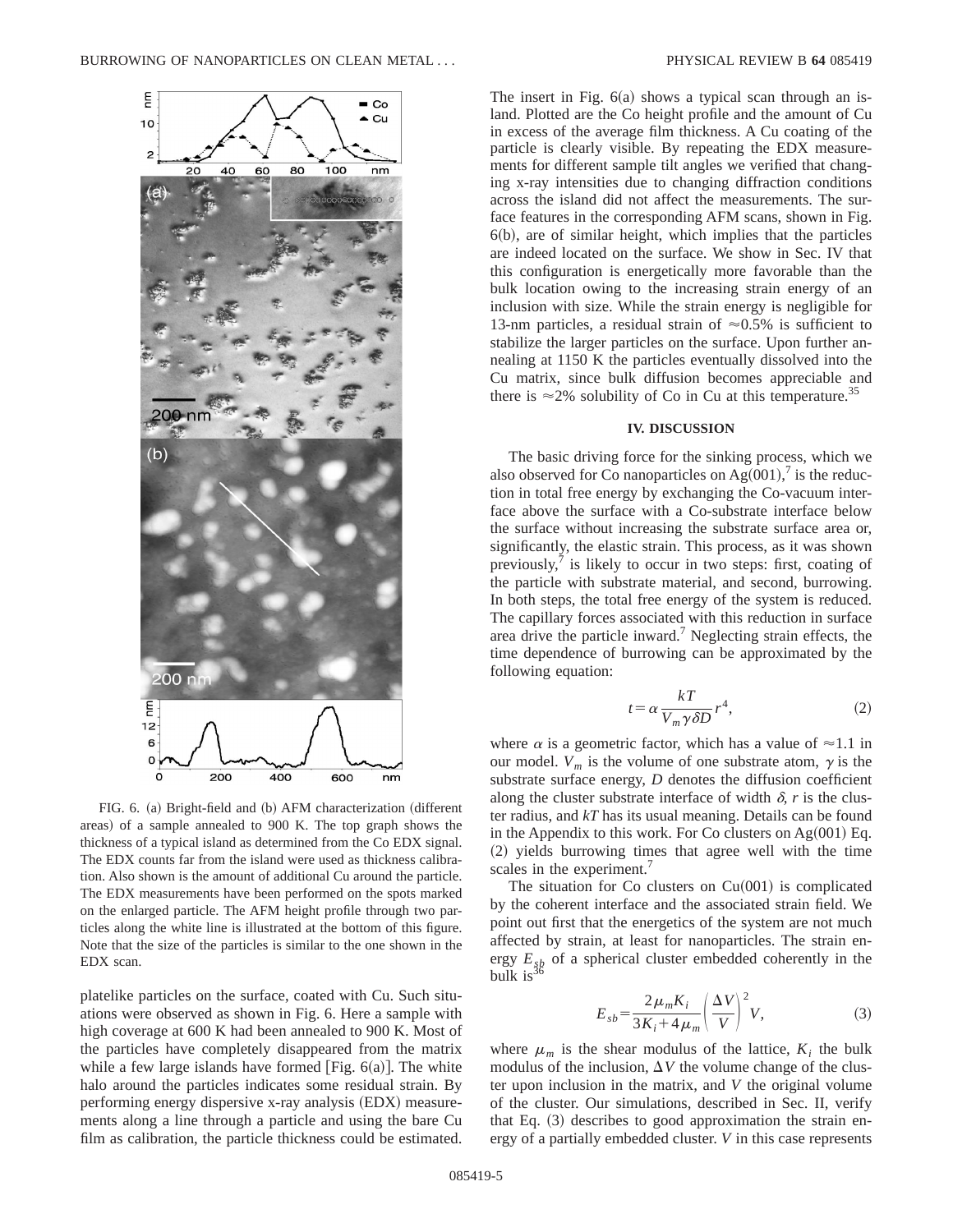the volume of only that part of the cluster that is embedded in the film, while the ratio  $\Delta V/V$  remains unchanged. For the Co-Cu system, Eq. (3) yields  $E_{sb} = 8 \times 10^7 \text{ J/m}^3$  times the cluster volume. The strain energy can therefore be reasonably neglected for Co particles $\approx$ 10 nm in diameter in its contribution to the total free energy of the system. With growing particle size, however, the strain energy eventually becomes dominant due its volume dependence and can stabilize larger clusters on the surface, as mentioned in Sec. III. Equation (2) again yields burrowing times in agreement with the experiment.<sup>7</sup>

To help elucidate the reorientation behavior of the clusters that was observed in Sec. III we used MD simulations of faceted, 10-nm-diam Co particles landing on  $Cu(001)$  at 600 K. The Co clusters were set up in the equilibrium fcc phase, in order to avoid having to simulate the hcp to fcc phase transition that was observed in hcp particles in Sec. III. For Co particles landing on a  $(001)$  facet (with the facet normal being within about  $10^{\circ}$  of the substrate normal) the alignment became perfect within some 50 ps. This shows that perfect epitaxy can be achieved very quickly, at least when the cluster facet hits the surface close to matching surface directions. On the other hand, Co particles landing with a  $(111)$  surface nearly parallel to the Cu $(001)$  surface rocked back and forth on the surface several times during the first 200 ps following impact. Note that for a 10-nm cluster the initial translational kinetic energy was about 200 eV, which is larger than the energy associated with cluster-substrate bonds across the interface. For smaller cluster sizes this condition no longer holds, and then rocking was not observed. Following this rocking motion, the cluster rotated some 10° over the next 100 ps, before settling in a fixed position during the last 300 ps of the simulation. The final orientation was  $(111)_{Co}$  (001)<sub>Cu</sub> with the  $\langle 110 \rangle$  directions of each plane aligned (see Fig. 7), which was experimentally observed for a small number of particles in the diffraction pattern of Fig.  $1(b).$ 

Based on these results and the time scales involved, the following scenario for reorientation seems likely: fcc particles, which land on the surface with a  $(111)$  or  $(001)$  facet, assume the metastable  $(111)_{Co}$  $\|(001)_{Cu}$ : $\langle 110 \rangle_{Co}$  $\|(110)_{Cu}$ orientation or the  $(001)_{Co}$ || $(001)_{Cu}$ : $\langle 100 \rangle_{Co}$ || $\langle 100 \rangle_{Cu}$  orientation, respectively. This occurs on a time scale of nanoseconds at 600 K. They then burrow into the substrate as outlined earlier, and all particles reorient in the  $(001)_{\text{Cu}}$  $(001)_{\text{Cu}}$ configuration during this time. In hcp particles the burrowing and reorientation is accompanied by a transformation into the fcc phase. The small fraction of particles remaining in the  $(111)_{Co}$  $((001)_{Cu}$ : $(110)_{Co}$  $((110)_{Cu}$  orientation may in fact be those that did not burrow.

An important result of this work is the demonstration that the strain field around the Co cluster in Cu can be measured accurately by TEM. This has been used here in a novel way to obtain the depth of the particles in plan-view TEM. The accuracy of the theoretical strain depth curve, which was obtained with the help of MD simulations, has already been pointed out in Sec. III. It allows us to draw another conclusion here. The strain values measured in Fig. 2 are plotted as a function of particle size in Fig. 8. The slight decrease of the



FIG. 7. Orientation of a 10-nm Co cluster with the Cu substrate. The darker spheres are Co atoms and the lighter ones Cu atoms. The Co cluster initially hits the surface with a  $(111)$  lattice plane almost parallel to the  $(001)$  Cu surface, and subsequently rotates to find a reasonable lattice match. The simulation was carried out at 600 K, but to plot the figure the cell was quenched down to 0 K to remove thermal vibrations. The insert in the top right-hand corner shows the positions of all atoms 600 ps after impact. The quadratic cluster side facets are  $(001)$  planes and the hexagonal facets  $(111)$  atom planes. Note the atom step edge on the top and front lower side  $(111)$ facets: although the cluster was initially perfect, during the initial impact (at about 40 ps) part of the cluster slipped by  $\frac{1}{6}$  of a nearestneighbor distance in a  $\langle 112 \rangle$  crystal direction on a  $(111)$  side plane, i.e., along the slip system of fcc metals. The positions of atoms on one atom plane on both sides of the Co/Cu interface at 600 ps are shown enlarged. The  $\langle 110 \rangle$  crystal directions on the Cu(001) surface and the Co bottom  $(111)'$  layer are illustrated. Since the cluster and substrate are not coherent and hence have different lattice vector substrate are not conefer<br>systems, a prime is used to denote the Co lattice vectors. The  $\langle \overline{1}10' \rangle$ lattice vector in Co has aligned almost perfectly with the  $\langle 110 \rangle$ vector in the Cu substrate.

measured strain with particle size can be reproduced well in the calculations by assuming all particles are buried right underneath the surface. In addition, the average strain values are below the 1.6% expected for particles well inside the Cu matrix. This serves as additional evidence, next to the crosssectional TEM analysis published previously, $\frac{7}{7}$  that the particles burrow until they are completely embedded in the film,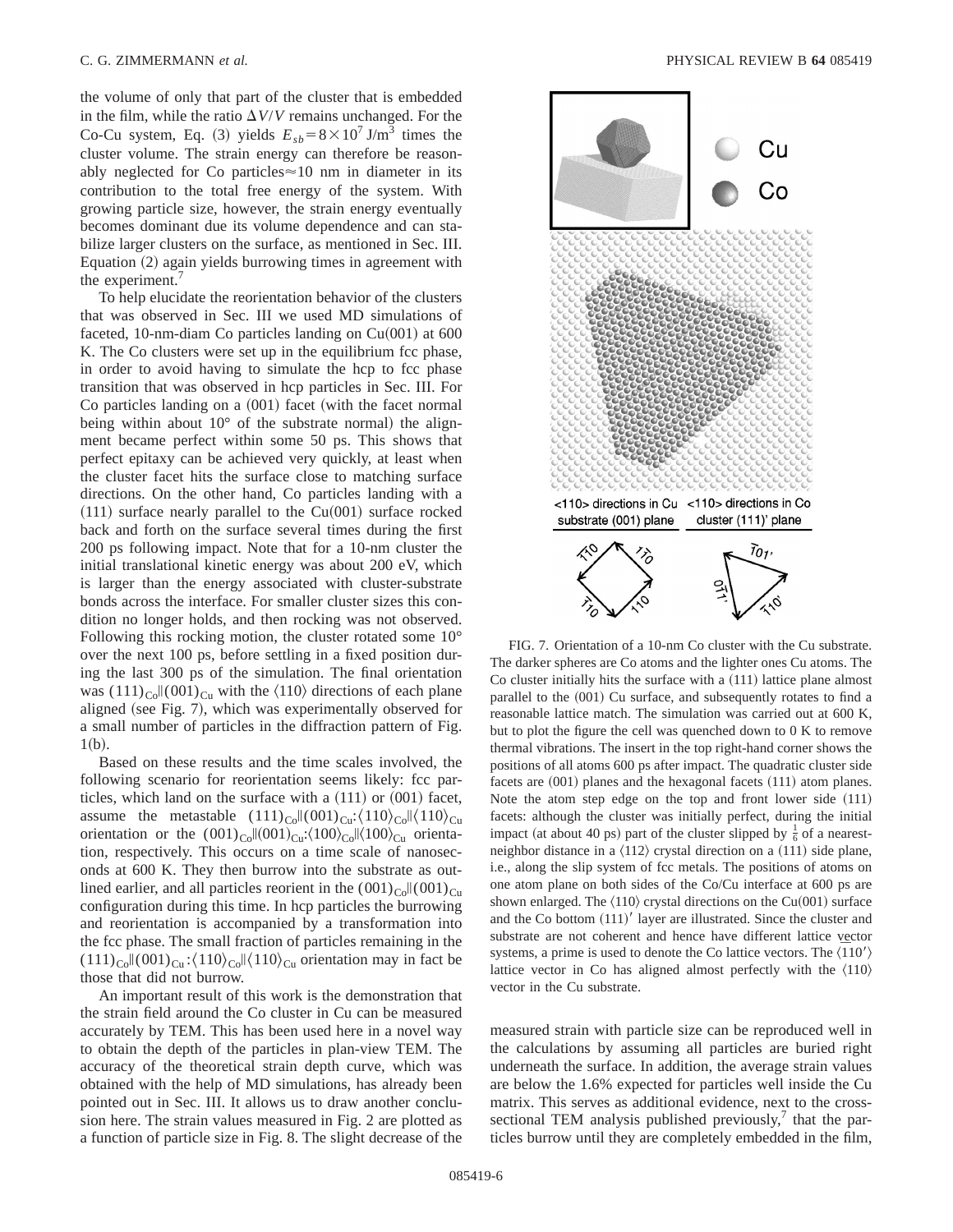

FIG. 8. The strain measured in each labeled particle in Fig. 2, according to the abrupt displacement approximation, is plotted against the particle diameter. Also included are the calculated strain values, assuming the clusters are buried just below the surface.

but not further. This is in agreement with the detailed analysis of the time dependence of this process outlined in the Appendix. The burrowing time diverges logarithmically once the cluster is buried (almost) completely.

#### **V. CONCLUSIONS**

We have investigated the smoothing behavior of heterogeneous surfaces prepared with nonequilibrium roughness by depositing Co nanoparticles on  $Cu(001)$  surfaces. For this system we found a new kinetic pathway for surface smoothing, which we term burrowing, that allows single particles to reach their equilibrium configuration beneath the surface. Burrowing is driven by the extremely large capillary forces associated with nanoparticles. Since it requires only diffusion along the particle substrate interface and not bulk diffusion, we observed it at temperatures as low as 600 K. This work suggests that burrowing should occur in all systems where the nanoparticles have a significantly higher surface energy than the substrate. Particles with smaller surface energy would simply wet the substrate. We have shown, moreover, that the time for particles to burrow varies as  $r<sup>4</sup>$ , which implies that this smoothing mechanism is kinetically forbidden in micron-and larger-sized systems.

We have further demonstrated that on  $Cu(001)$  the Co particles assume epitaxial relationships with the substrate. The strain associated with a coherent interface gives rise to additional features in this particular system. A new method, the abrupt displacement approximation, made quantification of the strain in individual particles possible. The strain also affects the energetics of the system. Once larger particles have formed on the surface, for example, by further annealing of the sample, they are stabilized against burrowing by the strain energy.

MD simulations were employed to obtain the strain depth dependence of an embedded particle close to the surface, thus enabling us to obtain depth information on the particles. Very good agreement with the values calculated from elasticity theory was obtained for particles in bulk samples. Finally additional insight concerning the initial stages of cluster reorientation was gained with the help of the simulation.

## **ACKNOWLEDGMENTS**

We are grateful to N. Finnigan, T. Banks, P. Miller, and R. D. Twesten for their help in characterizing our samples. The research was supported by the Department of Energy (DOE) under Grant No. DEFG-96ER45439, and the Academy of Finland under Project No. 44215. Extensive use was made of the DOE-supported Center for Microanalysis of Materials at the University of Illinois. Grants of computer time from the National Center for Supercomputing Applications (NCSA) at UIUC and the National Energy Research Supercomputer (NERSC) are also acknowledged.

### **APPENDIX**

This estimate of the time required for burrowing follows closely the procedure of Chu *et al.*<sup>37</sup> We make the assumption that the cluster remains spherical throughout the burrowing process and that the Cu coating assumes the particle shape, i.e., plastic deformation and neck formation are ignored (they would not be the rate-determining steps in any case). The calculations can be conveniently divided into three steps:  $(i)$  First, the capillary force, which is the driving force for this burrowing process, is derived from the change in surface area while the cluster is sinking. (ii) This force drives the diffusion of material from underneath the spherical cluster along the cluster-substrate interface. Conservation of mass leads to an expression for the flux along this interface. The flux can then be related to the chemical potential around the cluster and ultimately to a force balancing the capillary force derived in step  $(i)$ .  $(iii)$  In the last part we finally derive the burrowing time.

#### **Calculation of the capillary force on the particle**

The change in the total free energy  $E(z)$  of the system as a function of the cluster depth  $\zeta$  [measured from the bottom of the cluster relative to the surface; see Fig.  $9$ ] is calculated. We assume that the cluster is coated with substrate atoms (surface tension  $\gamma$ ) and that the displaced material diffuses away and forms an additional surface layer, i.e., that it can be neglected here.  $E(z)/\gamma$  is made up out of three parts: the surface of the sphere not buried yet, the original surface area of the substrate and the reduction in substrate surface area

$$
E(z) = \gamma \{ 2\pi R(2R - z) + \pi R^2 - \pi [R^2 - (R - z)^2] \}.
$$
\n(A1)

Taking the negative derivative of  $E(z)$  the force on the cluster is obtained:

$$
F(z) = -2\pi \gamma (z - 2R). \tag{A2}
$$

This force on the cluster drives the diffusion and results in its movement with a velocity *v*.

## **Calculation of the diffusion along the cluster substrate interface**

Figure 9 shows the geometry considered in the flux calculations. Spherical coordinates are used, and due to the symmetry of the problem the flux along the interface of width  $\delta$  has only a component parallel to the cluster surface and depends only on  $\theta[j_\theta(\theta)]$ . The assumption made here is that the cluster radius *R* is much larger than  $\delta$ ; in other words, there is no radial flux dependence. While the cluster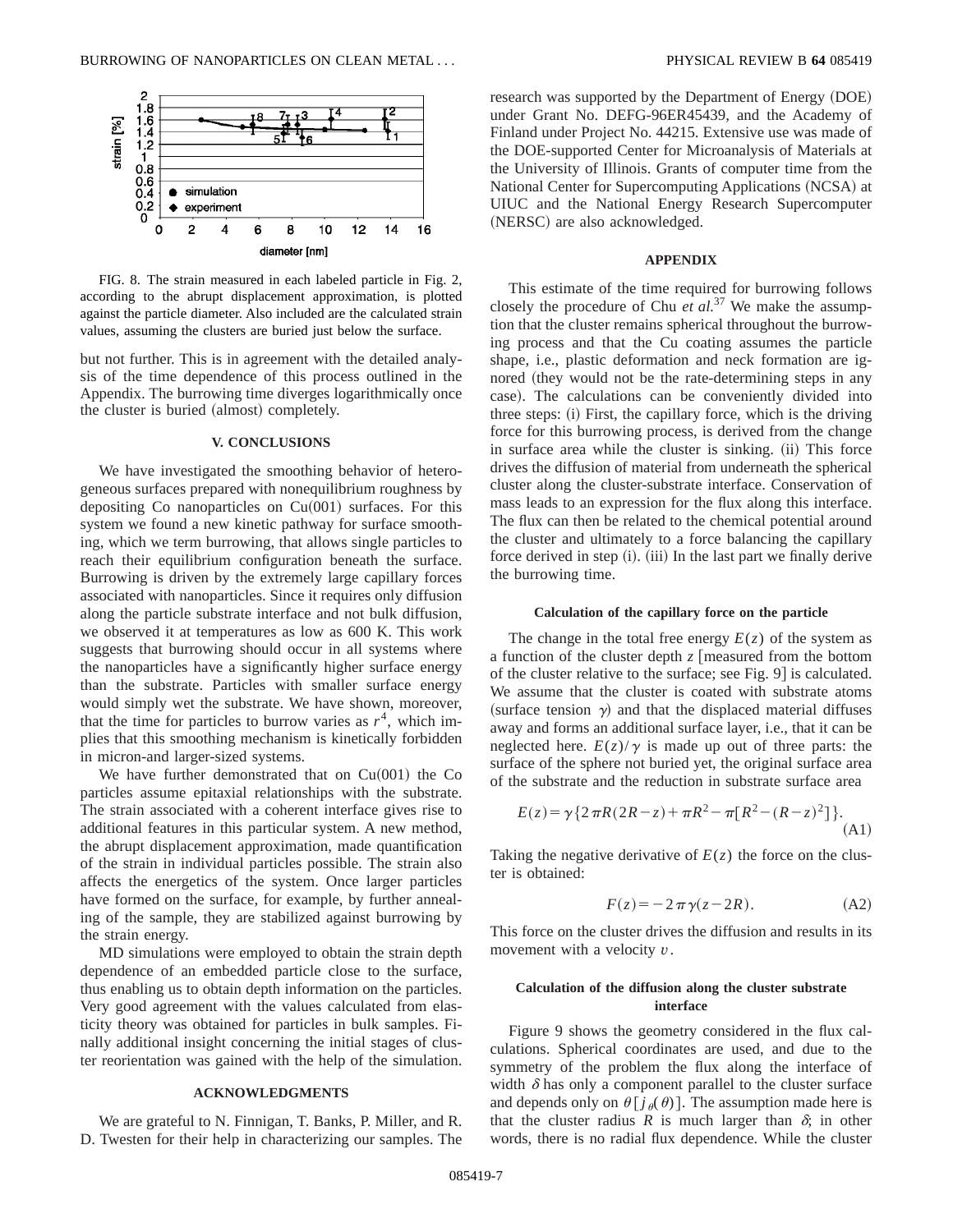

FIG. 9. Geometry used in the derivation of the burrowing time.

is sinking, there is an incoming flux of substrate atoms into the interface area (in Fig. 9 the interface area under consideration extends up to  $\theta_0$ ; an arbitrary part  $V_s$  of it is shaded). Note that we treat this problem in a coordinate system that is fixed in the particle; therefore the grain boundary does not move. If the cluster is sinking with a velocity  $v$ , this flux  $j_z$ in the *z* direction is given by

$$
j_z = v \frac{1}{V_m},\tag{A3}
$$

where  $V_m$  is the volume of one substrate atom. Furthermore we assume that the diffusion along this interface is always in a steady state, i.e., there are no changes in concentration with time. The conservation of mass then yields

$$
\operatorname{div} \mathbf{j} = 0 \Leftrightarrow \int_{V_s} \mathbf{j} \, d\mathbf{A} = 0. \tag{A4}
$$

Evaluating this with the fluxes defined above results in

$$
0 = A j_{\theta} - \int_0^{\theta} \int_0^{2\pi} j_z \mathbf{e}_z \cdot \mathbf{e}_r R^2 \sin \theta \, d\theta \, d\varphi. \tag{A5}
$$

The product between  $e^z$  and  $e^r$  contributes cos  $\theta$ . Area A (compare Fig. 9) is part of a cone surface and equals  $2\pi R\delta$  sin  $\theta$  when neglecting terms of the order  $\delta^2$ . By combining Eqs.  $(A3)$  and  $(A5)$ ,  $j_\theta$  is derived:

$$
j_{\theta} = v \frac{1}{2 \delta V_m} R \sin \theta.
$$
 (A6)

\*Present address: Accelerator Laboratory, P.O. Box 43, FIN-00014 University of Helsinki, Finland.

† Present address: Department of Materials Science, National University of Singapore, Singapore 119260.

‡ Present address: Materials Science Division, Argonne National

The next step is to relate  $j_{\theta}$  to the chemical potential  $\mu$  along the interface via the diffusion equation

$$
\mathbf{j} = -K\nabla\mu, \quad K = \frac{D}{kT} \frac{1}{V_m}.
$$
 (A7)

*D* is the diffusion coefficient, *k* the Boltzmann constant, and *T* the temperature. Equations  $(A6)$  and  $(A7)$  result in

$$
\mu(\theta) = \frac{v}{K} \frac{1}{2 \delta V_m} R^2 \cos \theta + C,\tag{A8}
$$

where *C* is an integration constant. We neglect shearing stresses, as they cannot affect the magnitude of the normal stresses, and the  $(hydrostatic)$  pressure  $p$  around the cluster is estimated by

$$
\mu(\theta) = p(\theta)V_m, \tag{A9}
$$

with  $p(\pi/2)=0$ , i.e., *C* has to be chosen as 0. The total force on the cluster at this depth can be calculated by integrating the normal component of  $p(\theta)d\Omega$  up to  $\theta_0(d\Omega)$  is a unit element of surface area on the sphere, i.e.,  $R^2 \sin \theta d\theta d\varphi$ :

$$
F(z) = \int_0^{\theta_0} \int_0^{2\pi} p(\theta) \cos \theta \, d\Omega.
$$
 (A10)

The relation between the depth *z* and  $\theta_0$  can be derived straightforwardly and Eqs.  $(A8)–(A10)$  yield

$$
F(z) = v \frac{\pi kT}{3V_m \delta D} R[R^3 - (R - z)^3].
$$
 (A11)

#### **Derivation of the time required for burrowing**

Combining Eqs.  $(A2)$  and  $(A11)$  and taking into account that *v* equals  $dz/dt$ , one obtains

$$
\frac{dz}{dt} = \frac{6V_m \delta D \gamma}{kT} \frac{1}{R} \frac{2R - z}{R^3 - (R - z)^3}, \quad z \in [0, 2R].
$$
 (A12)

This equation can be integrated to

$$
t(z) = \frac{1}{6} \frac{kT}{V_m \delta D \gamma} R \left\{ 2R^3 \ln \frac{2R}{2R - z} - R^2 z + R \frac{z^2}{2} - \frac{z^3}{3} \right\}.
$$
\n(A13)

Therefore the time it takes for the cluster to become buried up to  $z = 0.99(2R)$  is

$$
t(z) = 1.1 \frac{kT}{V_m \delta D \gamma} R^4.
$$
 (A14)

Laboratory, 9700 South Cass Avenue, Argonne, IL 60439-4838.

<sup>§</sup> Present address: Materials Division, Faculty of Engineering, Ulm University, 89081 Ulm, Germany.

Present address: I. Physikalisches Institut, Universität Göttingen, 37073 Göttingen, Germany.